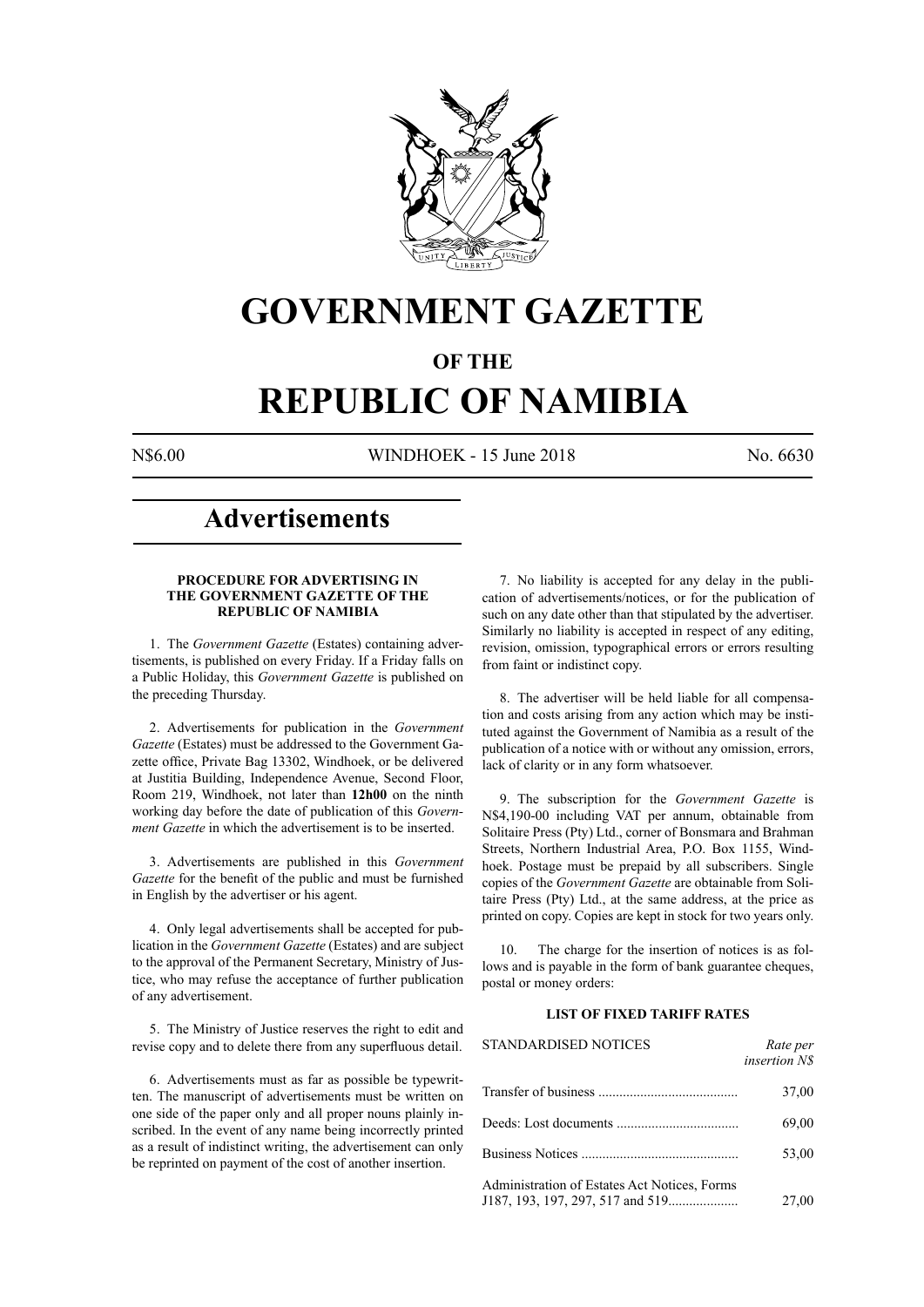| Insolvency Act and Companies Act Notices:                                                                                                                                                               | 48,00  |
|---------------------------------------------------------------------------------------------------------------------------------------------------------------------------------------------------------|--------|
| N.B. Forms 2 and 6 additional statements according<br>to word count table, added to the basic tariff.                                                                                                   | 333,00 |
| Naturalisation notices (including a reprint for the                                                                                                                                                     | 27,00  |
| Unclaimed moneys - only in the <i>Government</i><br>Gazette, closing date 15 January (per entry of                                                                                                      | 13,00  |
|                                                                                                                                                                                                         | 53,00  |
|                                                                                                                                                                                                         | 27,00  |
| NON-STANDARDISED NOTICES                                                                                                                                                                                |        |
| Company notices:                                                                                                                                                                                        |        |
| Short notices: Meetings, resolutions, offers of<br>compromise, conversions of companies, voluntary<br>windings-up, etc.: closing of members' registers<br>for transfer and/or declarations of dividends | 120,00 |
| Declaration of dividends with profit statements,                                                                                                                                                        | 267,00 |
| Long notices: Transfers, changes in respect of<br>shares or capital, redemptions, resolutions,                                                                                                          | 373,00 |
|                                                                                                                                                                                                         | 120,50 |

#### **FORM J 187**

#### **LIQUIDATION AND DISTRIBUTION ACCOUNTS IN DECEASED ESTATES LYING FOR INSPECTION**

In terms of section 35(5) of Act 66 of 1965, notice is hereby given that copies of the liquidation and distribution accounts (first and final, unless otherwise stated) in the estates specified below will be open for the inspection of all persons interested therein for a period of 21 days (or shorter or longer if specially stated) from the date specified or from the date of publication hereof, whichever may be the later, and at the offices of the Master and Magistrate as stated.

Should no objection thereto be lodged with the Master concerned during the specified period, the executor will proceed to make payments in accordance with the accounts.

1526/2017 VENTER Frans, 35092500085, Mariental. Mariental. Windhoek. Bank Windhoek Limited, Trust Department, P.O. Box 15, Windhoek.

1067/2017 FRITZ Herbert Wolfgang Ralf, 3604- 1900125, Swakopmund. Swakopmund. Windhoek. Bank Windhoek Limited, Trust Department, P.O. Box 15, Windhoek.

900/2011 SCHWARTZ Susanna Karola, 45071- 200457, Windhoek. Windhoek. Bank Windhoek Limited, Trust Department, P.O. Box 15, Windhoek.

346/2018 STEYN Johanna Catherina, 430625- 00115, Farm Aandster No. 307, Aranos. Stephanus Johannes Steyn, 44020400253. Aranos. Windhoek. FNB Trust Services Namibia (Pty) Ltd, P.O. Box 448, Windhoek, Namibia.

| organisations: |        |
|----------------|--------|
|                | 69.00  |
|                | 171.00 |
|                | 253.00 |

#### ORDERS OF THE COURT

| Provisional and final liquidations or                  |        |
|--------------------------------------------------------|--------|
|                                                        | 157,00 |
| Reduction of change in capital mergers, offers         |        |
|                                                        | 373,00 |
| Judicial managements, <i>curator bonis</i> and similar |        |
|                                                        | 373,00 |
|                                                        | 48,00  |
| Supersession and discharge of petitions $(1.158)$ .    | 40,00  |
|                                                        |        |

11. The charge for the insertion of advertisements other than the notices mentioned in paragraph 10 is at the rate of N\$13,00 per cm double column. (Fractions of a cm must be calculated as a cm).

12. No advertisements shall be inserted unless the charge is prepaid. Cheques, drafts, postal or money orders must be made payable to the Ministry of Justice, Private Bag 13302, Windhoek.

1174/2017 MUHINAPEZE Joel, 55122600155, Windhoek. Batseba Muhinapeze, 63070200133. Windhoek. Windhoek. FNB Trust Services Namibia (Pty) Ltd, P.O. Box 448, Windhoek, Namibia.

1667/2017 BLOM Mietha Susanna, 561112000011, Erf 135, Andries Finnies Street, Nosobville, Gobabis. Gobabis. Windhoek. FNB Trust Services Namibia (Pty) Ltd, P.O. Box 448, Windhoek, Namibia.

1210/2016 MUNASHIMWE Jason, 60102200084, P.O. Box 2016, Oshakati, Republic of Namibia. El Vi Nghitete, 63071510063. Outapi. Windhoek. Dr. Weder, Kauta & Hoveka Incorporated, Shop 27, Oshana Mall, Ongwediva, Private Bag 3725, Ongwediva, Republic of Namibia.

1637/2016 MARTINA Katrina, 60021110034, P.O. Box 1619, Oshakati, Republic of Namibia. Oshakati. Windhoek. Dr. Weder, Kauta & Hoveka Incorporated, Shop 27, Oshana Mall, Ongwediva, Private Bag 3725, Ongwediva, Republic of Namibia.

1818/2017 SCHABIG Maria Elizabeth, Windhoek, 8 August 1929, 29080800392, Rehoboth, 22 July 2017. F.M. Oehl Trust cc, P.O. Box 90290, Windhoek, Namibia.

295/2018 BREDENHANN John Joseph Benson, Windhoek, 15 April 1950, 50041500342, Windhoek, 2 February 2018. Daline Bredenhann, 12 March 1953, 53031200217. F.M. Oehl Trust cc, P.O. Box 90290, Windhoek, Namibia.

243/2017 BRÜCKNER Johann Albrecht, 30081- 400373, No. 1 Am Wasserberg Street, Klein Windhoek, Windhoek. Engling, Stritter & Partners, P.O. Box 43, Windhoek.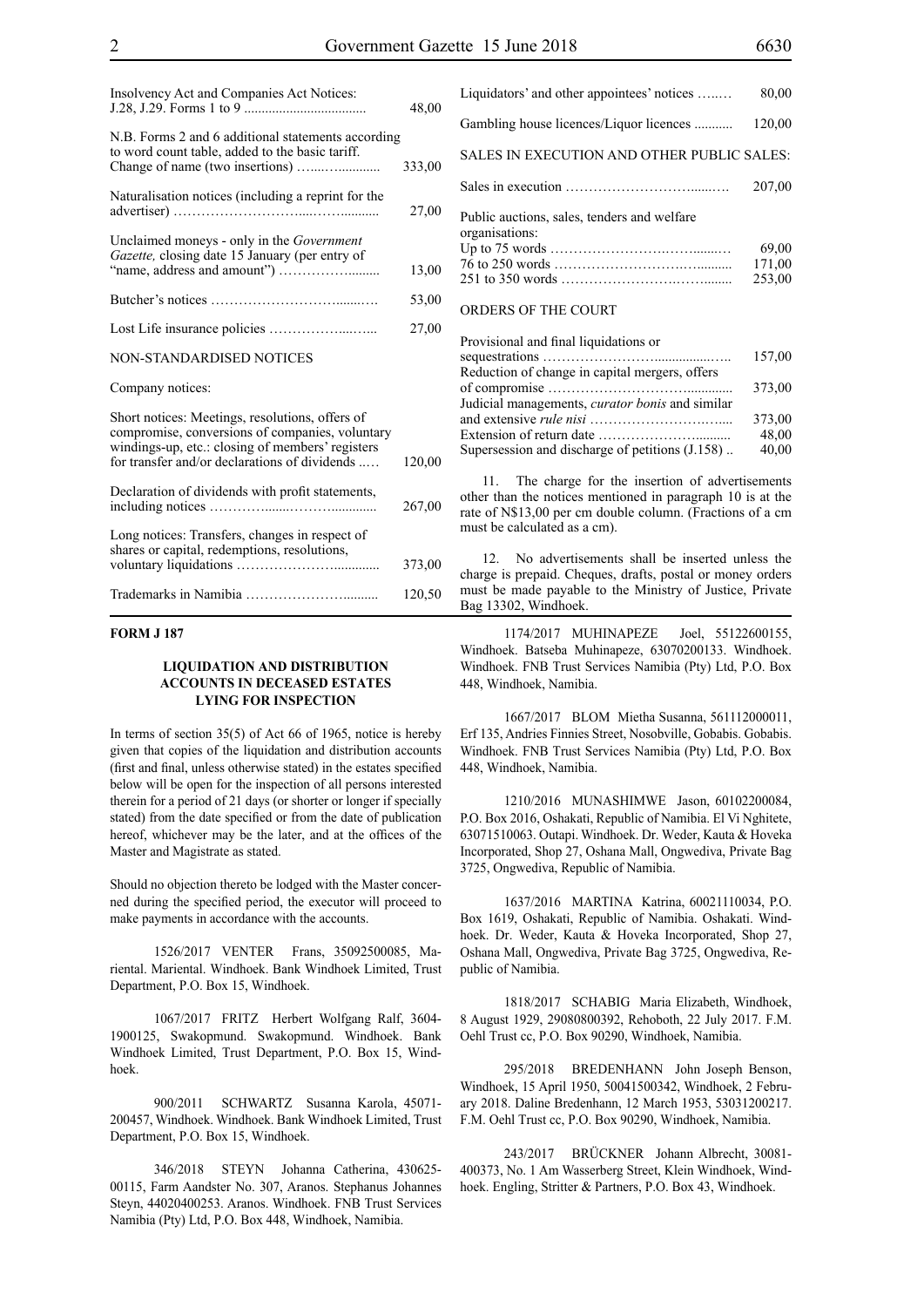912/2016 POOL Emmerentia Petronella Gertruida, 37102900066, Altersheim, Otjiwarongo. Otjiwarongo. Windhoek. A. Davids & Co., P.O. Box 11, Otjiwarongo.

1660/2015 DE JAGER Christoffel Lombard, 34061- 600257, No. 58 Theo Ben Gurirab Street, Walvis Bay, Namibia. Walvis Bay. Windhoek. Ellis Shilengudwa Inc. P.O. Box 2148, Swakopmund.

#### **FORM J 193**

#### **NOTICE TO CREDITORS IN DECEASED ESTATES**

All persons having claims against the estates mentioned below are hereby called upon to lodge their claims with the executors concerned, within 30 days (or otherwise as indicated) calculated from the date of publication hereof. The information is given in the following order: Estate number, surname and Christian names, date of birth, identity number, last address, date of death; surviving spouse's names, surname, date of birth and identity number; name and address of executor or authorised agent, period allowed for lodgement of claims if other than 30 days.

718/2018 VISSER Cornelia Elizabeth, Windhoek, 20 October 1936, 36102000331, Erongo, 23 March 2018. Bank Windhoek Ltd, P.O. Box 15, Windhoek.

69/2018 VAN SCHALKWYK Johanna Jacoba, Windhoek, 25 January 1943, 43122500108, Windhoek, 26 December 2017. Bank Windhoek Ltd, P.O. Box 15, Windhoek.

788/2018 HOLTZHAUSEN Willem Greeff, Windhoek, 17 August 1975, 75081710277, Windhoek, 13 May 2018. FNB Trust Services Namibia (Pty) Ltd, P.O. Box 448, Windhoek, Namibia..

712/2018 VISAGIE Marianne Esme, Windhoek, 10 May 1949, 49051001061, Erf 1248, Camelthorn Street, Windhoek, 8 April 2018. Jan Visagie, 19 January 1943, 43011910014. FNB Trust Services Namibia (Pty) Ltd, P.O. Box 448, Windhoek, Namibia.

766/2018 POSER Robert Eduard Fritz, Windhoek, 21 May 1937, 37052100150, Windhoek, Eros Manor, 12 May 2018. FNB Trust Services Namibia (Pty) Ltd, P.O. Box 448, Windhoek, Namibia.

800/2018 MBANGO Rauna Ndinomukulili, Windhoek, 26 July 1984, 84072610453, Oshakati, 30 April 2018. FNB Trust Services Namibia (Pty) Ltd, P.O. Box 448, Windhoek, Namibia..

803/2018 THOMAS Hobbie Ruben, Windhoek, 18 August 1965, 65081801089, 22 May 2018. Erika Kahelende, 18 September 1966, 66091810097. FNB Trust Services Namibia (Pty) Ltd, P.O. Box 448, Windhoek, Namibia.

664/2018 SAMWEL Salom Shigwedha, Windhoek, 6 August 1956, 56080600684, P.O. Box 1456, Oshakati, 3 March 2018. Emilia Angula, 5 December 1967, 67120510029. Dr. Weder, Kauta & Hoveka Incorporated, Shop 27, Oshana Mall, Ongwediva, Private Bag 3725, Ongwediva, Republic of Namibia.

662/2018 HAFUNDA Jason, Windhoek, 11 August 1945, 45081100609, P.O. Box 188, Oshakati, 3 April 2018. Dr. Weder, Kauta & Hoveka Incorporated, Shop 27, Oshana Mall, Ongwediva, Private Bag 3725, Ongwediva, Republic of Namibia.

660/2018 SHIPOKE Lebbeus Nghidipohamba, Windhoek, 13 January 1950, 50011300523, P.O. Box 1475, Oshakati, 15 March 2017. Vicky Tuyenikumwe Shipoke, 29 June 1958, 58062900355. Dr. Weder, Kauta & Hoveka Incorporated, Shop 27, Oshana Mall, Ongwediva, Private Bag 3725, Ongwediva, Republic of Namibia.

456/2018 NDEMUWEDA Paulina, Windhoek, 18 January 1965, P0196449, P.O. Box 2, Oshakati, 11 September 2016. Sakeus Sakaria, 7 January 1964, 64010700505. Dr. Weder, Kauta & Hoveka Incorporated, Shop 27, Oshana Mall, Ongwediva, Private Bag 3725, Ongwediva, Republic of Namibia.

360/2018 SHIKESHO Wilbard Iita, Windhoek, 20 April 1954, 54042000452, P.O. Box 1560, Oshakati, 19 January 2018. Fennie Shikesho, 16 December 1958, 58121600197. Dr. Weder, Kauta & Hoveka Incorporated, Shop 27, Oshana Mall, Ongwediva, Private Bag 3725, Ongwediva, Republic of Namibia.

283/2018 ELIA Ndatoolewe Immanuel, Windhoek, 11 April 1974, P.O. Box 359, Ongha, 74041100135, 10 November 2017. Dr. Weder, Kauta & Hoveka Incorporated, Shop 27, Oshana Mall, Ongwediva, Private Bag 3725, Ongwediva, Republic of Namibia.

399/2018 BOCK Belinda Henrietha, Windhoek, 620920001154, Rehoboth, 25 December 2017. Nikolaas Albertus Bock. Mr. S. Mouton Estate Practitioner, P.O. Box 3628, Rehoboth.

398/2018 HUSSELMANN Patrick Josef, Windhoek, 25 November 1962, 62112500287, Rehoboth, 27 January 2018. Maria Christina Husseman. Mr. S. Mouton Estate Practitioner, P.O. Box 3628, Rehoboth.

230/2018 ADAMS Joseph John, 3407175249188, Auas Hills Retirement Village, 12 January 2018. Fisher, Quarmby & Pfeifer, P.O. Box 37, Windhoek.

583/2018 SCHIMMING CHASE Nora, Windhoek, 1 December 1940, 40120100479, No. 5 Herzinger Street, Klein Windhoek, 13 March 2018. Fisher, Quarmby & Pfeifer, P.O. Box 37, Windhoek.

762/2017 ALEXANDER Rachel, Windhoek, 1 January 1923, 001161116, No. 31, Windhoek Golf and Country Estate, Windhoek, 24 March 2016. Du Pisani Legal Practitioners, No. 67 John Meinert Street, Windhoek, Namibia.

622/2017 DE CASTRO Joao Ines, Windhoek, 21 January 1939, 3901215008083, Houtbay, Cape Town, RSA, 1 November 2012. John William Hendrikse, Cnr Third Avenue & Kommetjie Road Fish Hook, Cape Town. Erasmus & Associates, 362 Sam Nujoma Drive, Windhoek.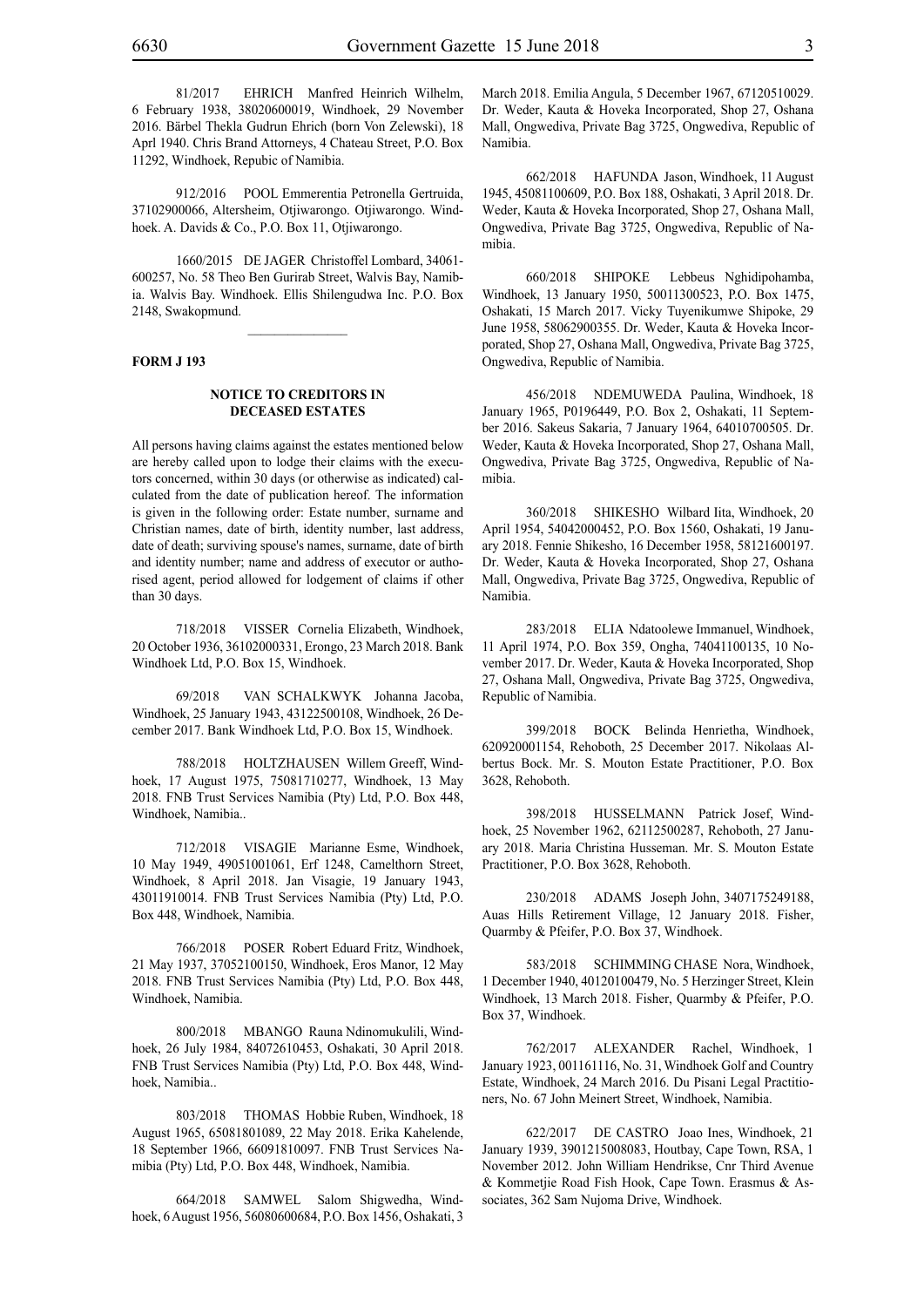699/2018 HINDES Celeste Maud, Windhoek, 16 January 1928, 2801160073085, No. 209 Kroenedal Retirement Village, Victoria Street, Hout Bay, Cape Town, Republic of South Africa, 2 April 2017. Etzold-Duvenhage, 33 Feld Street, P.O. Box 320, Windhoek.

1986/2017 VISSER Jacobus Michael, Windhoek, 44032900043, 1417 Omataku Street, Henties Bay, 31 July 2017. ENSafrica Namibia (incorporated as LorentzAngula Inc.), LA Chambers, Ausspann Plaza, Dr Agostinho Neto Road, Windhoek, Namibia.

 $\frac{1}{2}$ 

#### **FORM 1**

#### **APPOINTMENT OF TRUSTEES AND LIQUIDATORS AND PROOF OF CLAIMS IN SEQUESTRATED ESTATES OR COMPANIES BEING WOUND UP**

Pursuant to subsection (3) of section fifty-six, section seventyseven and subsection (3) of section forty of the Insolvency Act, 1936, section 339, 366, 375 (5)(b) and 402 of the Companies Act, 1973, notice is hereby given that the persons mentioned below have been appointed trustee or liquidators, as the case may be, and that persons indebted to the estate or companies are required to pay their debts to them forthwith unless otherwise indicated.

Meetings of creditors of the said estate or companies will be held on the dates and the times and places mentioned below, for proof of claims against the estates or companies, for the purpose of receiving the trustees' or liquidators' reports as to the affairs and conditions of the estates or companies and for giving the trustees or liquidators directions concerning the sale of recovery or any matter relating to the administration thereof.

W01/18 **Wago Investments cc** (In Liquidation). D.J. Bruni, Liquidator, Bruni & McLaren, P.O. Box 11267, Klein Windhoek. 4 July 2018 at 10h00 before the Master of the High Court, Windhoek. First and second general meeting of members and creditors. L&B Commercial Services, Private Bag 40781, Ausspannplatz.

#### **IN THE HIGH COURT OF NAMIBIA CASE NO. HC-MD-CIV-ACT-CON-2016/02203**

 $\frac{1}{2}$ 

In the matter between:

#### **STANDARD BANK NAMIBIA LIMITED** Plaintiff

and

**SERAPHIA LINUS** Defendant

#### **NOTICE OF SALE IN EXECUTION**

In execution of a Judgment of the above Honourable Court dated **11 August 2017** in the above action, a sale without reserve, will be held by the Deputy Sheriff, **ONGWEDIVA**, at Erf 2712, ONGWEDIVA, on **11 JULY 2018,** at **10H00**, of the under mentioned property:

| <b>CERTAIN:</b> | Erf 2712                                                                 |
|-----------------|--------------------------------------------------------------------------|
| SITUATE:        | In the Town of Ongwediva<br>(Registration Division "A")<br>Oshana Region |

MEASURING: 450 (four hundred and fifty) square metres

IMPROVEMENTS: 1 x Lounge, 1 x Kitchen, 1 x Bathroom, 3 x Bedrooms, 1 x Carport

TERMS 10% of the purchase price and the auctioneers' commission must be paid on the date of the sale. The further terms and conditions of the sale will be read prior to the auction and lie for inspection at the office of the Deputy Sheriff, OTJI-WARONGO and at the offices of the execution creditor's attorneys.

DATED at WINDHOEK this 7th day of MAY 2018.

DR WEDER KAUTA & HOVEKA INC. Legal Practitioner for Plaintiff 3Rd Floor WKH House Jan Jonker Road WINDHOEK

#### **IN THE MAGISTRATE'S COURT FOR THE DISTRICT OF WINDHOEK**

 $\frac{1}{2}$ 

**HELD AT WINDHOEK CASE NO.: 2561 OF 2017**

In the matter between:

#### **BODY CORPORATE OF URBAN SPACE** Execution Creditor

**URBAN SPACE INVESTMENTS NUMBER SEVENTEEN CC** Execution Debtor

#### **NOTICE OF SALE IN EXECUTION**

IN EXECUTION of a Judgment granted by the above Honourable Court against the Execution Debtor on **15 September 2017**, the following property will be sold by public auction on **27 June 2018**, at **10H00** by the Messenger of the Court for the district of Windhoek in front of the Magistrate's Court, Mungunda Street, Katutura, Windhoek:

- (a) Section No. 17 as shown and more fully described on Section Plan No. 80/2006 in the development scheme known as Urban Space, in respect of the land and building or buildings, situate at Klein Windhoek, in the Municipality of Windhoek, Registration Division "K", Khomas Region, of which the floor area, according to the said Sectional Plan, is 88 (Eighty Eight) square metres in extent; and
- (b) An undivided share in the common property in the development scheme, apportioned to that Section in accordance with the participation quota as endorsed on that Sectional Plan.

HELD under Certificate of Registered Sectional Title No. 80/2006(17)(UNIT), dated 14 November 2006, with all fixed improvements thereon.

Alleged improvements: 1 x Kitchen, 1 x Lounge, 3 x Bedrooms, 1 x En-suite Bathroom, 1 x Bathroom.

and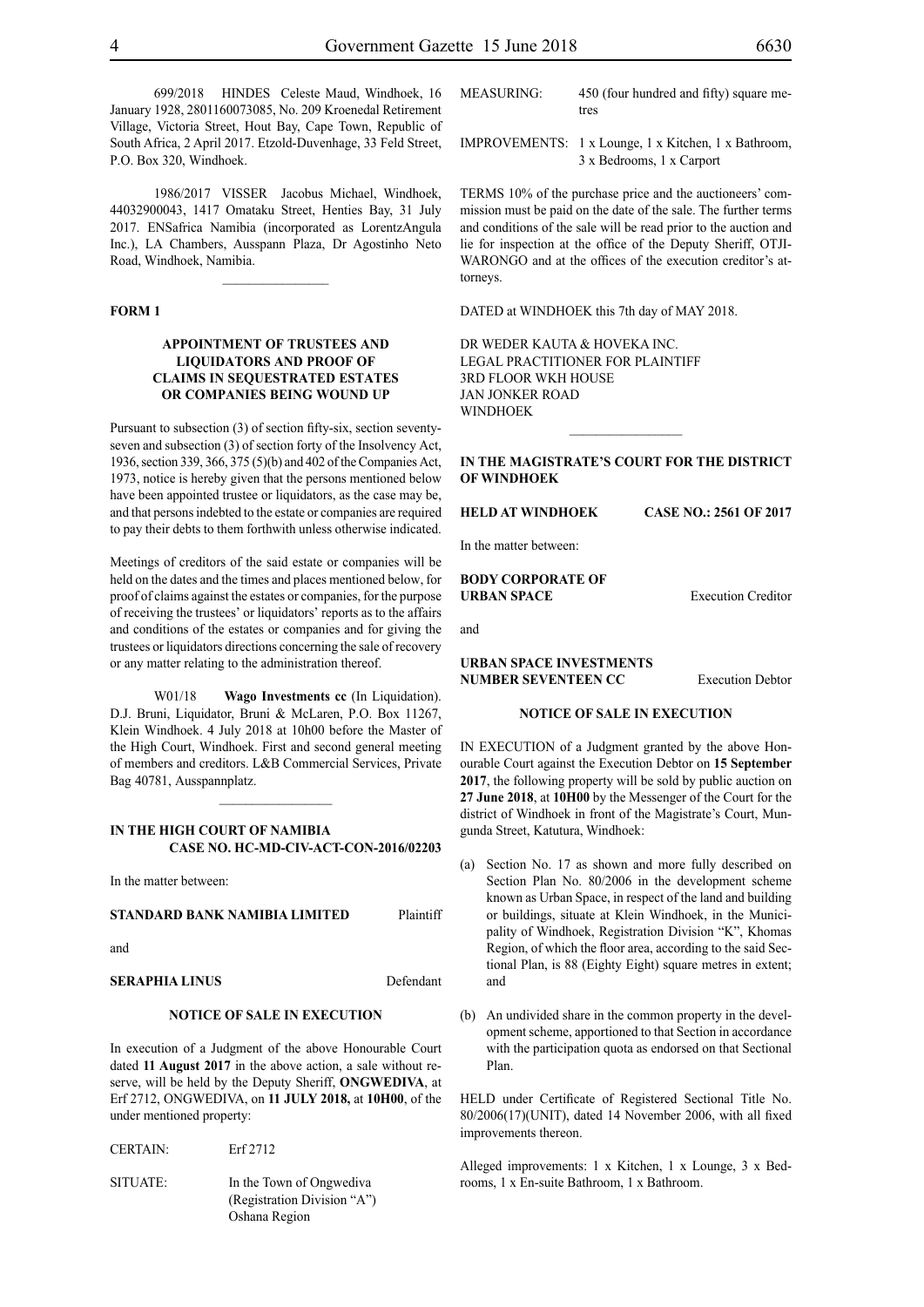- (c) Section No. 94 as shown and more fully described on Section Plan No. 80/2006 in the development scheme known as Urban Space, in respect of the land and building or buildings, situate at Klein Windhoek, in the Municipality of Windhoek, Registration Division "K", Khomas Region, of which the floor area, according to the said Sectional Plan, is 11 (Eleven) square metres in extent; and
- (d) An undivided share in the common property in the development scheme, apportioned to that Section in accordance with the participation quota as endorsed on that Sectional Plan.

HELD under Certificate of Registered Sectional Title No. 80/2006(94)(UNIT), dated 14 November 2006, with all fixed improvements thereon.

Alleged improvements: 1 x Storeroom.

- (e) Section No. 95 as shown and more fully described on Section Plan No. 80/2006 in the development scheme known as Urban Space, in respect of the land and building or buildings, situate at Klein Windhoek, in the Municipality of Windhoek, Registration Division "K", Khomas Region, of which the floor area, according to the said Sectional Plan, is 8 (Eight) square metres in extent; and
- (f) An undivided share in the common property in the development scheme, apportioned to that Section in accordance with the participation quota as endorsed on that Sectional Plan.

HELD under Certificate of Registered Sectional Title No. 80/2006(95)(UNIT), dated. 14 November 2006, with all fixed improvements thereon.

Alleged improvements: 1 x Storeroom.

#### **MAIN CONDITIONS OF SALE:**

- 1. The Sale is subject to the provisions of the Magistrate's Court Act 32 of 1944, as amended.
- 2. The property will be sold "voetstoots" according to the existing title deed.
- 3. One tenth of the purchase price will be payable immediately after the Sale in cash, the balance against transfer to be secured by a bank or building society guarantee.
- 4. The complete conditions of Sale may be inspected at the office of the Messenger of the Court, Windhoek (Tel no: 248568) and at the Plaintiff's Attorneys' offices at the undermentioned address.
- 5. The sale will be in Namibian Dollars and no bid less than N\$1,00 (ONE NAMIBIAN DOLLAR) will be accepted.

DATED at WINDHOEK on 18 APRIL 2018.

VAN DER MERWE-GREEFF ANDIMA INC ATTORNEYS FOR Plaintiff / EXECUTION CREDITOR 28 CHURCH STREET WINDHOEK

 $\frac{1}{2}$ 

**IN THE MAGISTRATE'S COURT FOR THE DISTRICT OF WINDHOEK**

#### **HELD AT WINDHOEK CASE NO.: 2391 OF 2017**

In the matter between:

**BODY CORPORATE OF URBAN SPACE** Execution Creditor

and

**FRANS HENDJALA** Execution Debtor

#### **NOTICE OF SALE IN EXECUTION**

IN EXECUTION of a Judgment granted by the above Honourable Court against the Execution Debtor on **6 July 2017**, the following property will be sold by public auction on **27 June 2018**, at **10h00** by the Messenger of the Court for the district of Windhoek in front of the Magistrate's Court, Mungunda Street, Katutura, Windhoek:

- (a) Section No. 12 as shown and more fully described on Section Plan No. 80/2006 in the development scheme known as Urban Space, in respect of the land and building or buildings, situate at Klein Windhoek, in the Municipality of Windhoek, Registration Division "K", Khomas Region, of which the floor area, according to the said Sectional Plan, is 71 (Seventy one) square metres in extent; and
- (b) An undivided share in the common property in the development scheme, apportioned to that Section in accordance with the participation quota as endorsed on that Sectional Plan.

HELD under Certificate of Registered Sectional Title No. 80/2006(12)(UNIT), dated 14 November 2006, with all fixed improvements thereon.

Alleged improvements: 1 x Kitchen, 1 x Lounge, 2 x Bedrooms, 2 x Bathrooms.

#### **MAIN CONDITIONS OF SALE:**

- 1. The Sale is subject to the provisions of the Magistrate's Court Act 32 of 1944, as amended.
- 2. The property will be sold "voetstoots" according to the existing title deed.
- 3. One tenth of the purchase price will be payable immediately after the Sale in cash, the balance against transfer to be secured by a bank or building society Guarantee.
- 4. The complete conditions of Sale may be inspected at the office of the Messenger of the Court, Windhoek (Tel no: 248568) and at the Plaintiff's Attorneys' offices at the undermentioned address.
- 5. The sale will be in Namibian Dollars and no bid less than N\$1,00 (ONE NAMIBIAN DOLLAR) will be accepted.

DATED AT WINDHOEK on 17 APRIL 2018.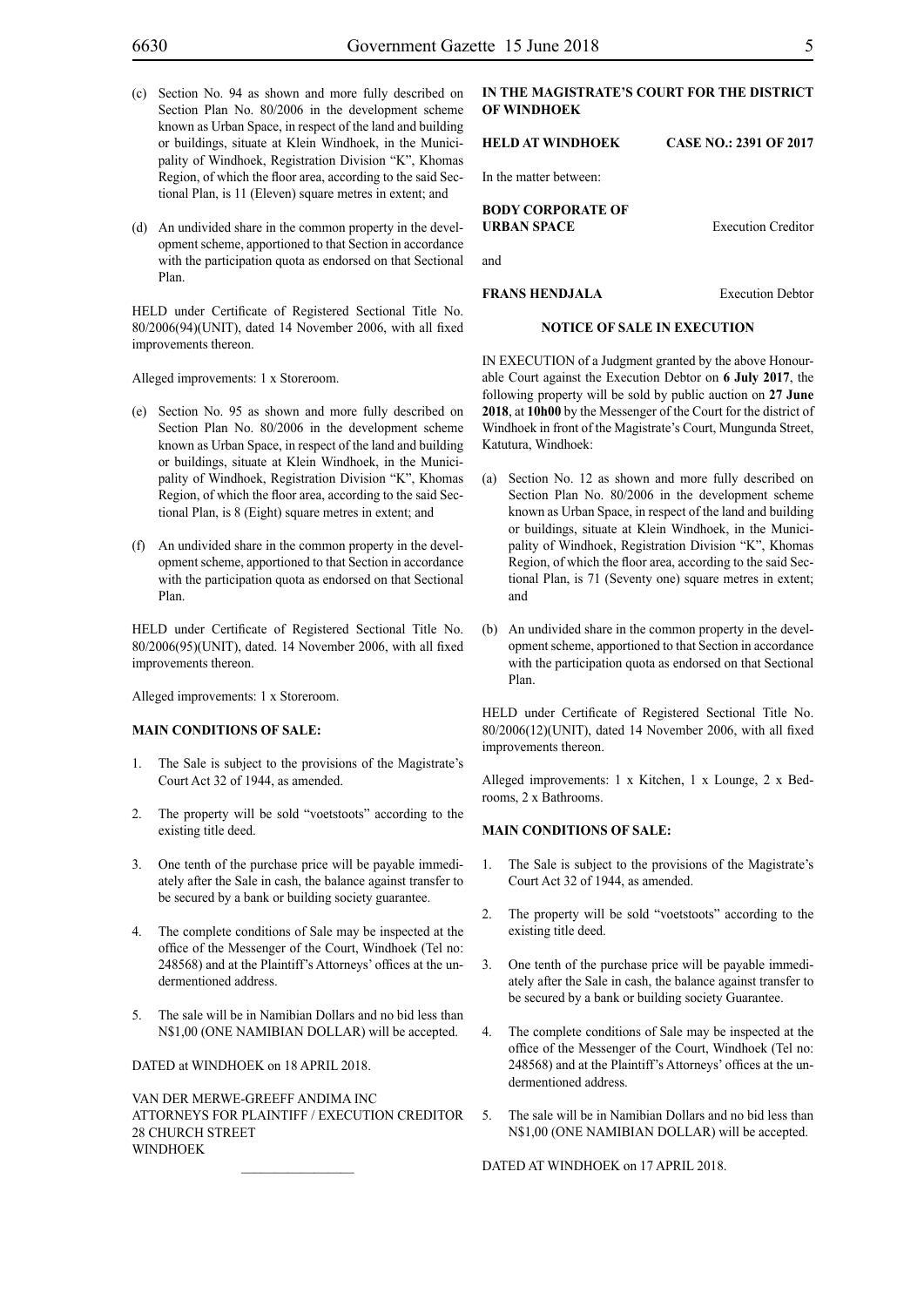VAN DER MERWE-GREEFF ANDIMA INC. ATTORNEYS FOR Plaintiff / EXECUTION CREDITOR 28 CHURCH STREET WINDHOEK

#### **IN THE MAGISTRATE'S COURT FOR THE DISTRICT OF WINDHOEK**

**HELD AT WINDHOEK Case Nr. 7679/2017**

In the matter between:

| STANDARD BANK NAMIBIA LIMITED | Plaintiff |
|-------------------------------|-----------|
| and                           |           |

| <b>LAZARUS KAIMBI</b>  | <b>First Defendant</b> |
|------------------------|------------------------|
| <b>RENTHIA NDAPEWA</b> |                        |
| <b>SHARON KAIMBI</b>   | Second Defendant       |

#### **NOTICE OF SALE IN EXECUTION**

In EXECUTION of a Judgment of the Magistrate's Court for the District of **Windhoek**, given on **7 February 2018**, a Judicial Sale by PUBLIC AUCTION will be held of and at the undermentioned immovable property on **26 JUNE 2018** at **10h00**  at Erf 563, No. 18 Asuriet Street, Windhoek of a:

| <b>CERTAIN:</b>   | Err No. $563$ (A portion of Erf 199,<br>Erospark                         |
|-------------------|--------------------------------------------------------------------------|
| SITUATE:          | In the Municipally of Windhoek<br>(Registration Division "K")            |
| <b>MEASURING:</b> | 636 (six hundred and thirty six) square<br>metres                        |
| HELD BY.          | Deed of Transfer No. T 8198/2015 and<br>Deed of Transfer No. T 8199/2015 |
| SUBJECT:          | To such conditions as set out in the<br>aforesaid Title Deed.            |

The following improvements are on the property (although nothing in this respect is guaranteed):

1 x Kitchen, 1 x Lounge,1 x Dining Room, 2 x Bedrooms With Carpets, 1 x Toilet, 1 x Bedroom, 3 x Offices; 1 x Inside Braai; 1 x Washing Room; 1 x Outside Toilet; 1 x Outside Braai With Lapa; 1 x Swimming Pool, 1 x Carport

Upstairs: 1 x Main Bedroom with bathroom and 1 x Platform for Office, Build In Cupboards

The property will be sold by the Messenger of Court to the highest bidder subject to the conditions of sale.

The conditions of sale to be read out by the Messenger of the Court, Windhoek, at the time of the sale and which conditions may be inspected prior to the sale at the offices of the Messenger of the Court Windhoek, and at the offices of ENSafrica Namibia (incorporated as Lorentz Angula Inc.), Ground Floor, Unit 4, Ausspann Plaza, Dr. Agostinho Neto Road, Windhoek.

Dated at WINDHOEK on this 18th of APRIL 2018.

ENSafrica Namibia (incorporated as LorentzAngula Inc.) Ground Floor, Unit 4, Ausspann Plaza Dr. Agostinho Neto Street WINDHOEK  $\frac{1}{2}$ 

# **IN THE HIGH COURT OF NAMIBIA, MAIN LOCAL DIVISION, WINDHOEK**

**Case No. I 1446/2016**

In the matter between:

**STANDARD BANK NAMIBIA LIMITED** Plaintiff

and

**LLOYD CHARLES UNDERHILL** First Defendant **RONEL CARMEN UNDERHILL** Second Defendant

#### **NOTICE OF SALE IN EXECUTION**

In EXECUTION of a Judgment of the High Court of Namibia, given on **7 JULY 2017**, a Judicial Sale by PUBLIC AUC-TION will be held of and at the undermentioned property on **28 JUNE 2018** at **10h00** at Erf 383, Omeya, Windhoek of a:-

| <b>CERTAIN:</b>   | Erf No. 383, Omeya                                                                |
|-------------------|-----------------------------------------------------------------------------------|
| SITUATE:          | In the Municipality of Windhoek,<br>(Registration Division "K")<br>Khomas Region; |
| <b>MEASURING:</b> | 1 043 (one nil four three) square metres                                          |
| HELD BY:          | Deed of Transfer No. T $4178/2013$ ;                                              |
| <b>SUBJECT:</b>   | To all the terms and conditions con-<br>tained therein                            |

The following improvements are on the property (although nothing in this respect is guaranteed):

1 x Entrance, 1 x Lounge, 5 x Bedrooms, 1 x Kitchen, 1 x Dining Room, 1 x Laundry, 1 x Family Room 5 x Bathrooms, 2 x Garages, Veranda with BBQ

The property will be sold by the Deputy Sheriff to the highest bidder subject to the conditions of sale.

The conditions of sale to be read out by the. Deputy Sheriff, Windhoek, at the time of the sale and which conditions may be inspected prior to the sale at the offices of the Deputy Sheriff Windhoek, and at the offices of ENSafrica Namibia (incorporated as Lorentz Angula Inc.), Ground Floor, Unit 4, Ausspann Plaza, Dr. Agostinho Neto Road, Windhoek.

Dated at WINDHOEK on this 25th day of APRIL 2018.

ENSafrica Namibia (incorporated as LorentzAngula Inc.) Ground Floor, Unit 4, Ausspann Plaza Dr. Agostinho Neto Street WINDHOEK

 $\frac{1}{2}$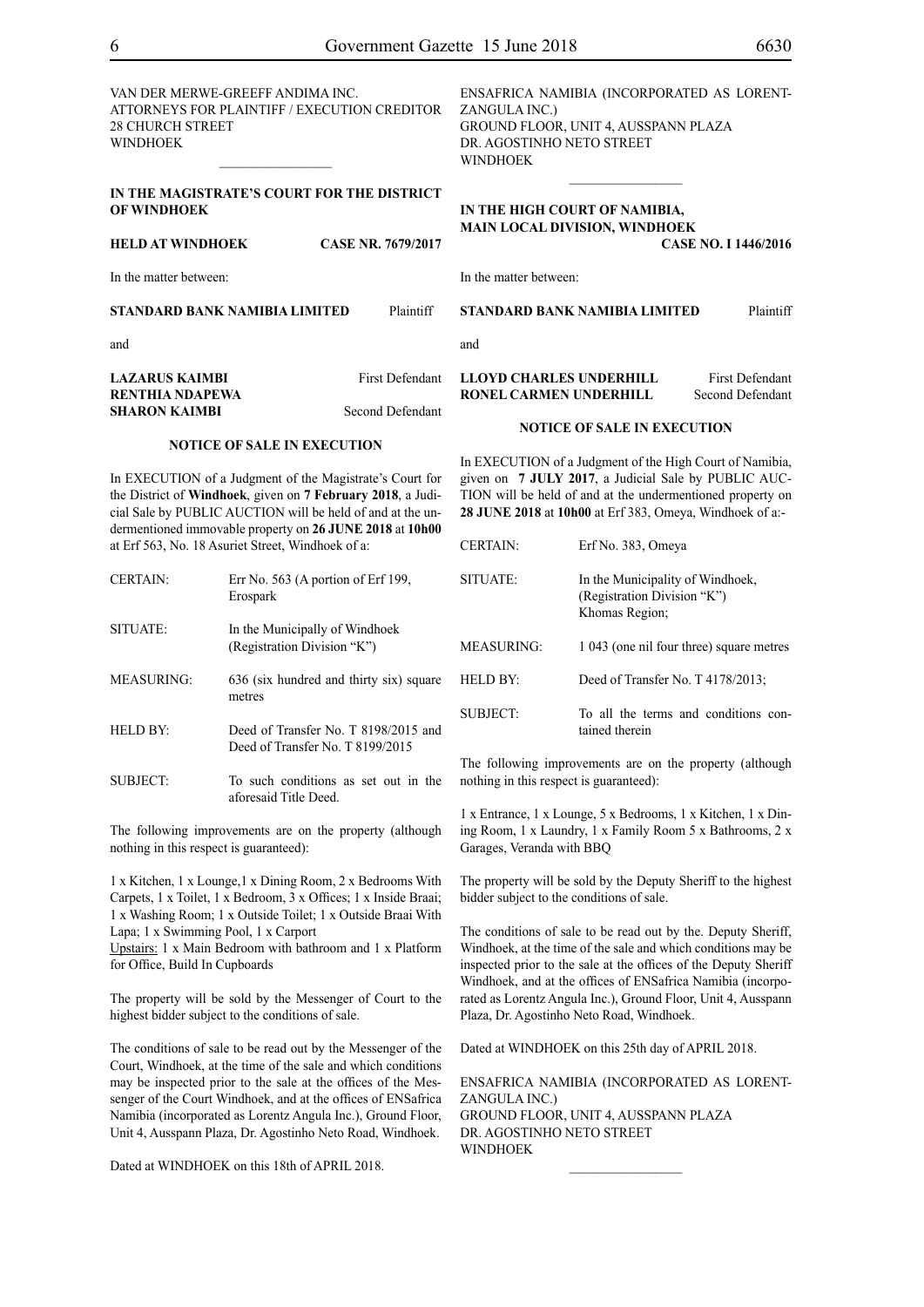#### **IN THE HIGH COURT OF NAMIBIA, MAIN LOCAL DIVISION, WINDHOEK Case Nr. HC-MD-CIV-ACT-CON-2017/00778**

In the matter between:

#### **FIRST NATIONAL BANK OF NAMIBIA LIMITED** Plaintiff

and

**DAMIAN BONIFASIO KUTHEDZE** First Defendant **AGATHA NAMAKAU KUTHEDZE** Second Defendant

#### **NOTICE OF SALE IN EXECUTION**

In EXECUTION of a Judgment of the High Court of Namibia, given on **27 October 2017**, a Judicial Sale by PUBLIC AUC-TION will be held of and at the undermentioned immovable property on **28 JUNE 2018** at **12h00** at Erf 1422, No 46 Maraboe Street, Hochlandpark, Windhoek of a:

| <b>CERTAIN:</b>   | Erf No. $1422$ (A portion of Erf No.<br>1479) Hochlandpark                      |
|-------------------|---------------------------------------------------------------------------------|
| SITUATE:          | In the Municipality of Windhoek<br>(Registration Division "K")<br>Khomas Region |
| <b>MEASURING:</b> | 413 sqm (four one three) square metres                                          |
| <b>HELD BY:</b>   | Deed of Transfer No. T2482/2001;                                                |
| <b>SUBJECT:</b>   | To all the terms and conditions con-<br>tained therein                          |

The following improvements are on the property (although nothing in this respect is guaranteed):

1 x Entrance Hall, 1 x Lounge, 1 x Kitchen, 3 x Bedrooms, 1 x Shower, 3 x Water Closet, 1 x Laundry

The property will be sold by the Deputy Sheriff to the highest bidder subject to the conditions of sale.

The conditions of sale to be read out by the Deputy Sheriff, Windhoek, at the time of the sale and which conditions may be inspected prior to the sale at the offices of the Deputy Sheriff Windhoek, and at the offices of ENSafrica Namibia (incorporated as Lorentz Angula Inc.), Ground Floor, Unit 4, Ausspann Plaza, Dr. Agostinho Neto Road, Windhoek.

Dated at WINDHOEK on this 14th of MAY 2018.

ENSafrica Namibia (incorporated as LorentzAngula Inc.) Ground Floor, Unit 4, Ausspann Plaza Dr. Agostinho Neto Street **WINDHOFK** 

#### **IN THE HIGH COURT OF NAMIBIA CASE No. HC-MD-CIV-ACT-CON-2016/02259**

In the matter between:-

**STANDARD BANK NAMIBIA LIMITED** Plaintiff

and

#### **RICARDO TONY KUBAS** Defendant

#### **NOTICE OF SALE IN EXECUTION OF IMMOVABLE PROPERTY**

Pursuant to Judgment of the above Honourable Court granted on **13 OCTOBER 2017**, the following immovable property will be sold without reserve and voetstoots by the Deputy Sheriff of the District of **WALVIS BAY** on **6 JULY 2018** at **10H00**  at ERF 3477, NARRAVILLE (EXTENSION NO. 5), WALVIS BAY, REPUBLIC OF NAMIBIA.

| <b>CERTAIN:</b>   | Erf No. 3477, Narraville, Extension No.<br>5. Walvis Bay                                                                       |
|-------------------|--------------------------------------------------------------------------------------------------------------------------------|
| SITUATE:          | In the Municipality of Walvis Bay<br>(Registration Division "F")<br>Erongo Region                                              |
| <b>MEASURING:</b> | 328 (three two eight) square metres                                                                                            |
| CONSISTING OF:    | 2 x Bedrooms with build in cupboards,<br>1 x Bathroom with shower, Open Plan<br>Kitchen with build in stove, Boundary<br>Walls |

The "Conditions of Sale-in-Execution" will lie for inspection at the office of the Deputy Sheriff at WALVIS BAY and at the Head Office of Plaintiff at WINDHOEK and Plaintiff's Attorneys, Fisher, Quarmby & Pfeifer, at the under mentioned address.

Dated at WINDHOEK this 16th day of MAY 2018

FISHER, QUARMBY & PFEIFER LEGAL PRACTITIONER FOR Plaintiff Cnr Robert Mugabe Avenue & Thorer Street Entrance in Burg Street P O BOX 37 WINDHOEK

#### **IN THE MAGISTRATE'S COURT FOR THE DISTRICT OF OUTJO**

 $\frac{1}{2}$ 

**HELD AT OUTJO CASE NO: 13/2017**

In the matter between:

**UGAB HARDWARE CC t/a OUTJO BUILD-IT** Plaintiff

and

**SEBUS CONSTRUCTION CC** First Defendant **EBEN B AIBEB** Second Defendant **PETRONELLA AIBES** Third Defendant

# **NOTICE OF SALE IN EXECUTION**

In execution of a Judgment of the above Honourable Court in the abovementioned suit, notice is hereby given that the undermentioned improved immovable property will be sold without reserve and voetstoots by the Messenger of the Court for the district of **Outjo** on **27 JUNE 2018**, at **10h00** or soon thereafter in front of the attached premises, Outjo.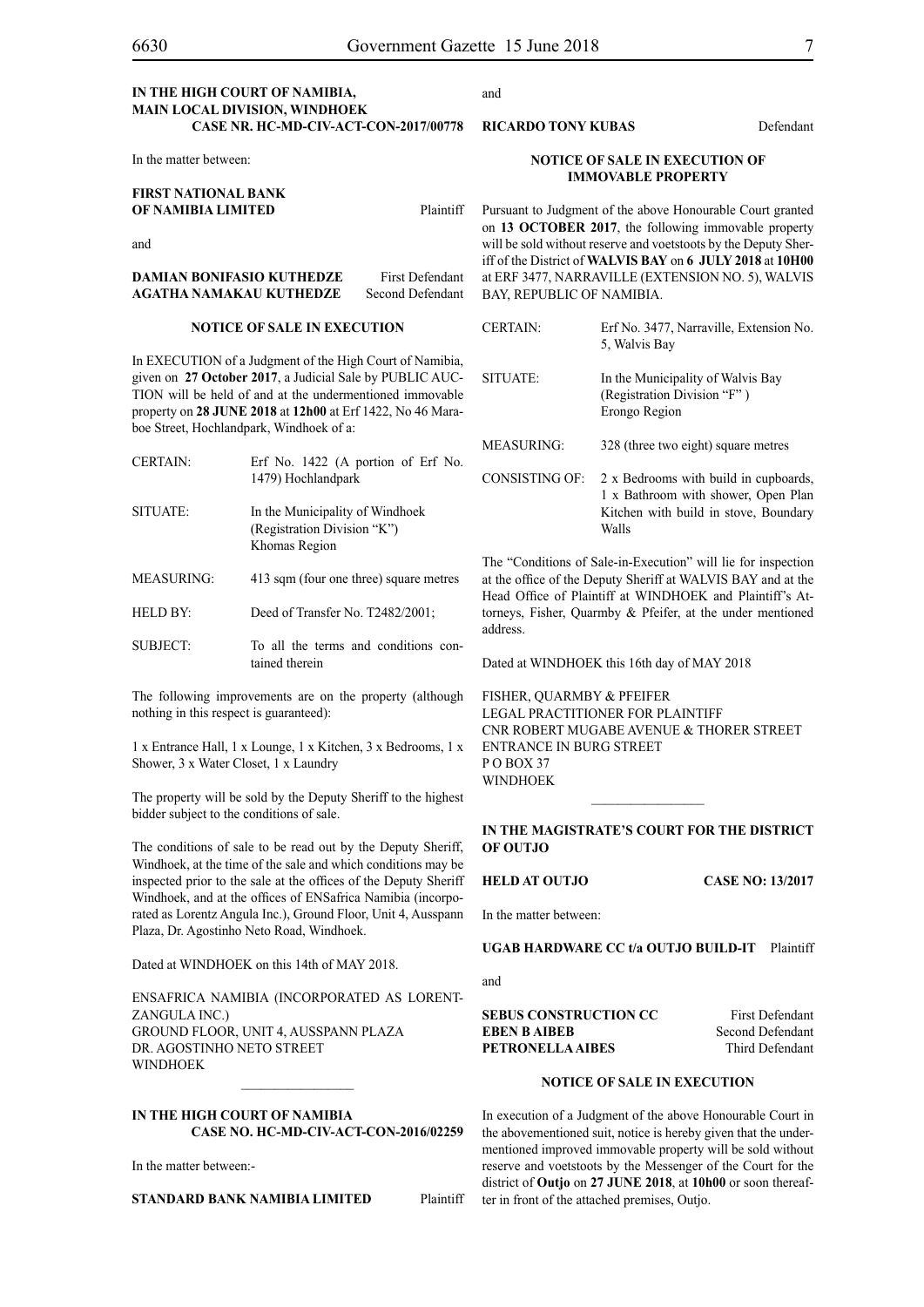| <b>CERTAIN:</b>   | Erf No. 559 Outjo, (Extension No. 1)                                     |
|-------------------|--------------------------------------------------------------------------|
| SITUATE:          | In the Municipality Outjo<br>(Registration division'A")<br>Kunene Region |
| <b>MEASURING:</b> | 1853 (one eight five three) square me-<br>tres                           |
| <b>HELD BY</b>    | Deed of Transfer: T328/2004                                              |
| <b>SUBJECT</b>    | to the Conditions therein contained                                      |
| CONSISTING OF     | 6 room residence with out buildings and<br>security fenced in            |

The conditions of the sale will be read out by the Messenger of the Court for Outjo immediately prior to the sale and are also available for inspection at the office of the said Messenger of the Court and also at the offices of ROBBERTS LEGAL PRACTITIONERS, at the undermentioned address.

DATED at SWAKOPMUND on this the 23rd day of APRIL 2018

ROBBERTS LEGAL PRACTITIONERS Legal Practitioners for Plaintiff No. 6 Am Strand Building Tobias Hainyeko Street **SWAKOPMUND** 

**CASE NO: HC-MD-CIV-MOT-GEN-2016/03714 IN THE HIGH COURT OF NAMIBIA**

 $\frac{1}{2}$ 

In the matter between

**BUSINESS PARTNERS INTERNATIONAL SMALL & MEDIUM ENTERPRISES FUND NAMIBIA (PTY) LTD** Plaintiff

and

| <b>SERVE INVESTMENTS SIX</b> |                        |
|------------------------------|------------------------|
| TWO (PTY) LTD                | <b>First Defendant</b> |
| <b>SAMUEL EKSTEEN</b>        | Second Defendant       |
| LYDIA WILHELMIENA            |                        |
| <b>KATRIANA EKSTEEN</b>      | Third Defendant        |
| NAMIBIA ROAD ASSISTANCE      |                        |
| AND BREAKDOWN SERVICES CC    | <b>Fouth Defendant</b> |

#### **NOTICE OF SALE IN EXECUTION OF IMMOVABLE PROPERTY**

In Execution of a Judgment of the above Honourable Court in the above mentioned suit, a sale will be held on **Friday, 29 JUNE 2018** at **10h00** at the property, of the undermentioned immovable property of the 1st Defendant:

| <b>CERTAIN:</b>   | Erf 1183, Extension No. 2         |
|-------------------|-----------------------------------|
| SITUATE:          | In the Municipality of Okahandja  |
| <b>MEASURING:</b> | 5000 square metres                |
| <b>HELD</b>       | by Deed of Transfer No T8864/2014 |

The property shall be sold by the Deputy Sheriff of Okahandja subject to the Conditions of Sale that may be inspected at the Offices of the Deputy Sheriff to the highest bidder on the auction with a reserve price.

10% of the purchase price to be paid in cash on the date of the sale, the balance to be paid against transfer, to be secured by a Bank or Building Society or other acceptable guarantee to be furnished to the Deputy Sheriff within 14 (fourteen) days after the date of sale.

The full Conditions of Sale will be read out by the Deputy Sheriff on the day of the sale, but may be inspected at any time prior to the sale at the offices of the Deputy Sheriff or at the office of the Plaintiff's attorneys.

DATED at WINDHOEK this 4th day of JUNE 2018.

ENGLING STRITTER & PARTNERS Attorneys for Plaintiff 12 Love Street WINDHOEK

#### **IN THE HIGH COURT OF NAMIBIA, MAIN DIVISION, WINDHOEK**

 $\frac{1}{2}$ 

**CASE NO: I 4086/2013**

In the matter between:

and

# **STANDARD BANK NAMIBIA LIMITED** Plaintiff

### **JOHANNES LUKAS VAN WYK** First Defendant **MARIETTA CECILIA ANNA PETRONELLA VAN WYK** Second Defendant

#### **NOTICE OF SALE IN EXECUTION**

IN EXECUTION of a Deed of Settlement which was made an Order of Court on **14 November 2017**, the following immovable property will be sold without reserve and "voetstoots" by the Deputy Sheriff for the district of Rehoboth on **Wednesday, 27 June 2018** at **11h00** in front of Erf No. Rehoboth H16, Republic of Namibia:

| <b>CERTAIN:</b> | Erf No. Rehoboth H 16                                                                                    |
|-----------------|----------------------------------------------------------------------------------------------------------|
| SITUATE:        | In the Municipality of Rehoboth<br>(Registration Division "M")<br>Hardap Region                          |
| MEASURING:      | 3 150 (three one five zero) square metres                                                                |
| HELD BY:        | Land Title No. Rehoboth H 16.                                                                            |
|                 | IMPROVEMENTS: An Industrial Erf consisting of 1 Build-<br>ing $\pm$ 200m <sup>3</sup> with Brick Fencing |

The "Conditions of Sale in Execution" will lie for inspection at the office of the Deputy Sheriff, Rehoboth and at the Plaintiff's Legal Practitioners, Behrens & Pfeiffer, at the undermentioned address.

DATED AT WINDHOEK ON THIS 1ST DAY OF JUNE 2018.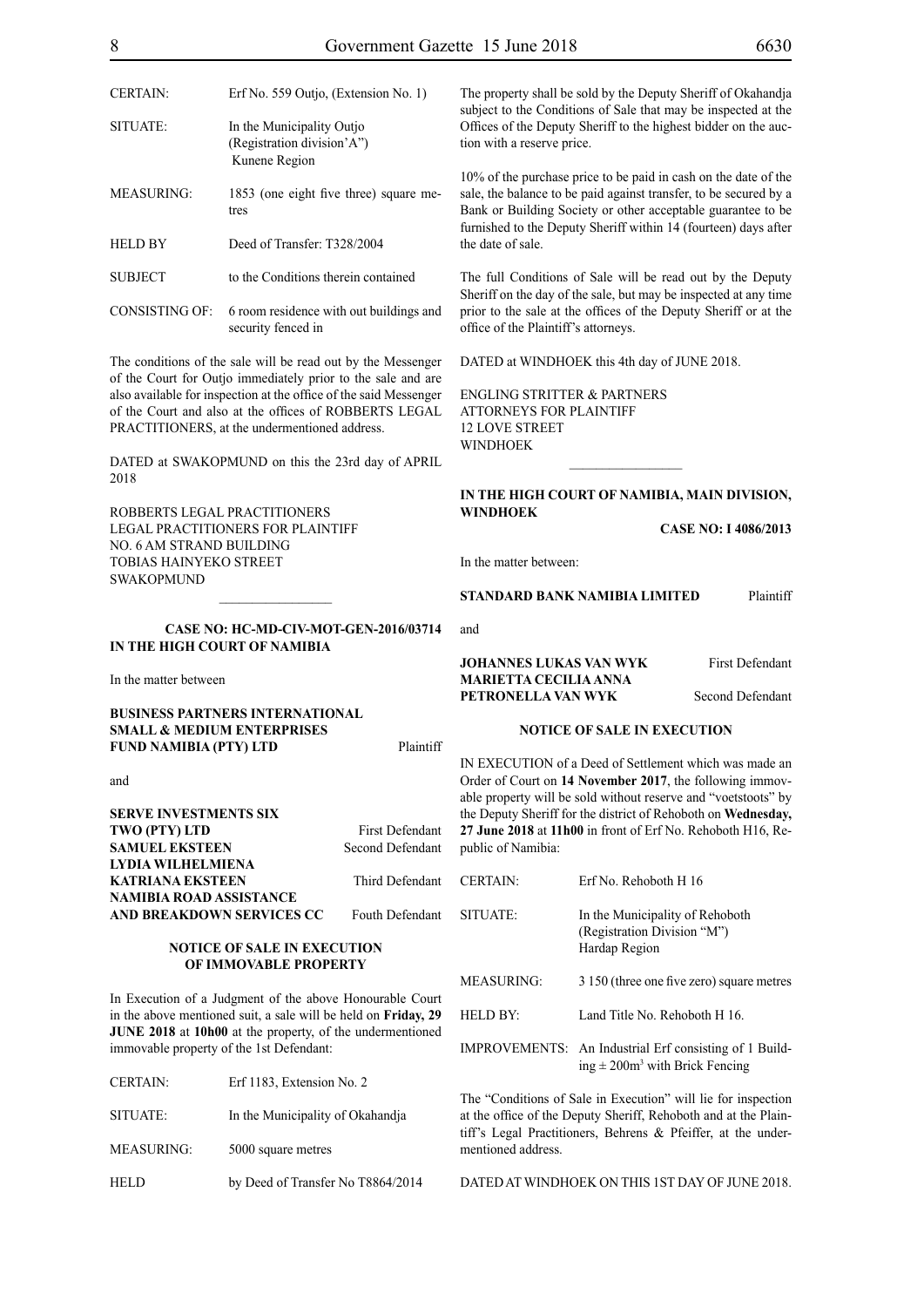BEHRENS & PFEIFFER LEGAL PRACTITIONER FOR Plaintiff SUITE 141, MAERUA MALL CENTAURUS ROAD WINDHOEK

#### **NOTICE OF TRANSFER OF BUSINESS**

 $\frac{1}{2}$ 

TAKE NOTICE THAT SWAKOP INDOOR SPORTS CEN-TRE RESTAURANT CC intends to alienate and dispose of the restaurant conducted under the name of "AT THE DOME" at The Dome, Erf 5371, Swakopmund, to and in favour of the SWAKOPMUND INDOOR SPORTS TRUST, and this publication shall serve as due notice having been given in terms of Section 34 of the Insolvency Act No. 24 of 1936.

DATED at SWAKOPMUND on this 6th day of JUNE 2018.

KINGHORN ASSOCIATES LEGAL PRACTITIONERS FOR PARTIES HAUS ALTONA 2 - 5 TOBIAS HAINYEKO STREET P O BOX 1455 SWAKOPMUND

#### **CASINO'S AND GAMBLING HOUSE ACT, 1994**

 $\frac{1}{2}$ 

#### **NOTICE OF APPLICATION IN TERMS OF THE CASINOS AND GAMBLING HOUSES ACT, 1994 (ACT 32 OF 1994) SECTION 16(3) FOR THE PERMANENT REMOVAL OF A GAMBLING HOUSE LICENSE**

Notice is hereby given of the application for the removal of a license of which the details are given below. Any person who wishes to object to the application in terms of section 19 (1) may submit his/her objection in the prescribed manner to the secretary not later than 21 days after the publication of this notice.

| Name of applicant:                                                   | <b>HBL</b> Investments CC                               |
|----------------------------------------------------------------------|---------------------------------------------------------|
| Type of license:                                                     | Gambling house license                                  |
| Name of accommodation<br>establishment or retail<br>liquor business: | Beau's Inn<br>Erf 294 and 275<br>Kronlein, Keetmanshoop |

Physical address of Erf 183, Mittel Street premises to which the Shop 4, Keetmanshoop license will be moved:

S. SHIKONGO DIRECTOR: DIVISION GAMING CONTROL

#### **THE ALIENS ACT, 1937 NOTICE OF INTENTION OF CHANGE OF SURNAME**

 $\mathcal{L}_\text{max}$ 

I, **anna letu laudika haitembu (DR)**, residing at Erf No. 603, Brukkaros Street, Kleine Kuppe and employed as a civil servant at the office of the Attorney-General, intend applying to the Minister of Home Affairs for authority under section 9 of the Aliens Act, 1937, to assume the surname **HAITEMBU-SHIHENGO** for the reasons that is I want to add my husband's surname **SHIHENGO**.

I previously bore the name **ANNA LETU LAUDIKA HAITEMBU (DR).** 

Any person who objects to my assumption of the said surname of HAITEMBU-SHIHENGO should as soon as may be lodge his or her objection, in writing, with a statement of his or her reasons therefor, with the Magistrate of Windhoek.

**a. l. l. haitembu (DR) windhoek NAMIBIA**

#### **THE ALIENS ACT, 1937 NOTICE OF INTENTION OF CHANGE OF SURNAME**

 $\frac{1}{2}$ 

I, **alberto jaofelo muatnouhe**, residing at Erf No. 2442, Omoongo Street, Okuryangava, windhoek and unemployed, intend applying to the Minister of Home Affairs for authority under section 9 of the Aliens Act, 1937, to assume the surname **alberto fabio fillipus** for the reasons that name and surname of **ALBERTO JAOFELO MUATNOUHE** is mistaken Identity.

I previously bore the name **alberto jaofelo muatnouhe.**

Any person who objects to my assumption of the said surname of **alberto fabio fillipus** should as soon as may be lodge his or her objection, in writing, with a statement of his or her reasons therefor, with the Magistrate of Windhoek.

**a. j. muatnouhe windhoek NAMIBIA**

#### **THE ALIENS ACT, 1937 NOTICE OF INTENTION OF CHANGE OF SURNAME**

 $\frac{1}{2}$ 

I, **jona ntyamba** residing at Erf No. 1073, A. Mersin Street, Otjomuise, Windhoek and employed as a driver, intend applying to the Minister of Home Affairs for authority under section 9 of the Aliens Act, 1937, to assume the surname **kavanga** for the reasons that the surname on my I.D. I used my father's family I.D.

I previously bore the name **jona ntyamba.**

I intent also applying for authority to change the suname of my minor child **Cecilia V. Kavanga, martha m. kavanga, regina m. kavanga,, cornelia m. kavanga** and **innocentia i. ntyamba** to **KAVANGA JONA.**

Any person who objects to my assumption of the said surname of **kavanga** should as soon as may be lodge his or her objection, in writing, with a statement of his or her reasons therefor, with the Magistrate of Windhoek.

 $\frac{1}{2}$ 

**j. ntyamba windhoek NAMIBIA**